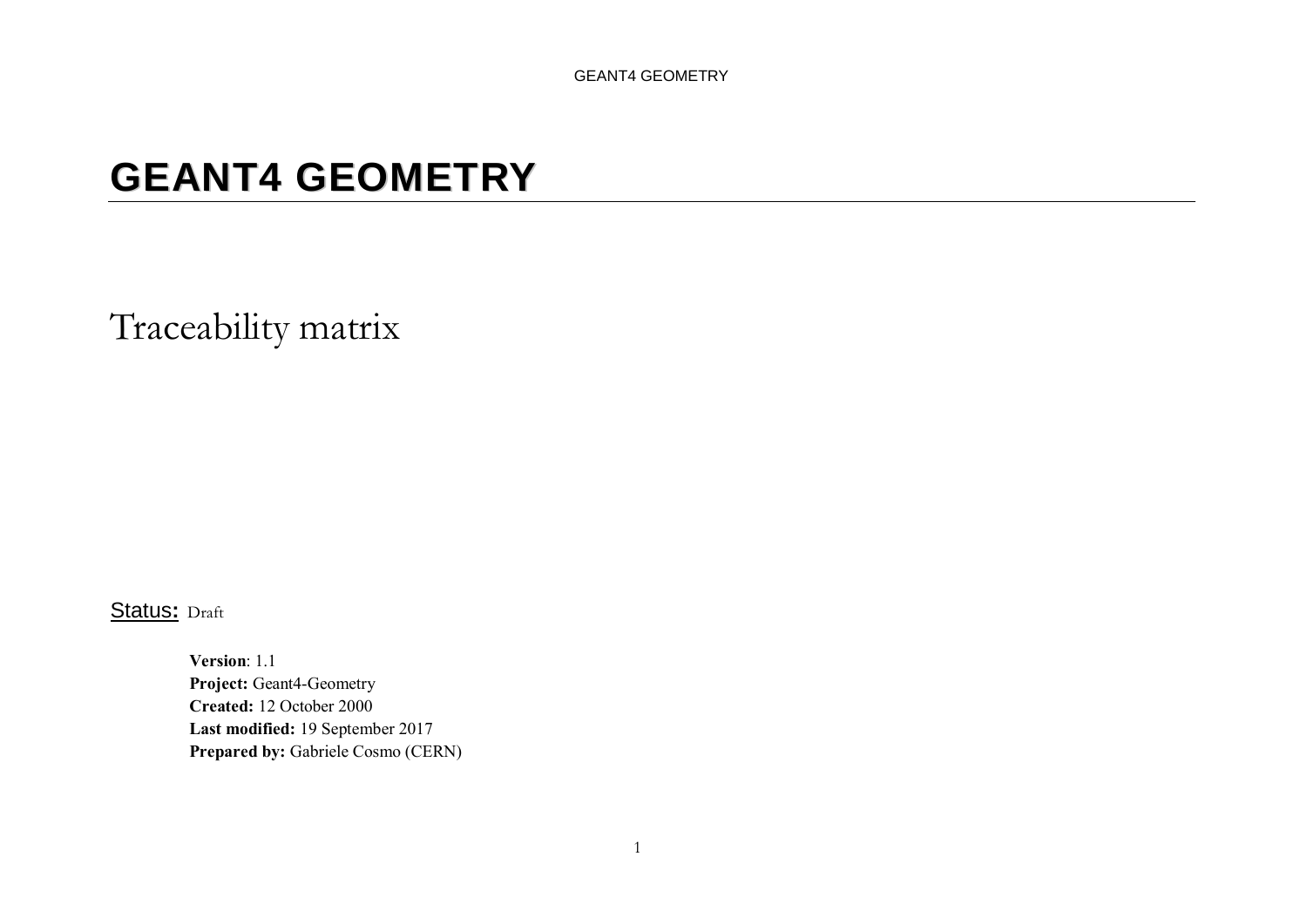# DETECTOR CONSTRUCTION

| <b>UR</b> | <b>Design</b>     | <b>Implementation</b>          | Use case                                                | <b>Unit test</b>   | <b>System test</b>          |
|-----------|-------------------|--------------------------------|---------------------------------------------------------|--------------------|-----------------------------|
|           |                   | geometry/solids/* classes      | 1.1.1 - Specific construction of solids, through one or |                    | test01                      |
| 1.1       | geom.mdl          |                                | more constructors (see 3.1 and 3.2 for specific cases)  | $testG4*$ tests    | test10                      |
|           |                   |                                | 1.1.2 – Explicit deletion of solids from a dynamic      |                    | Any test                    |
|           |                   |                                | geometry setup                                          |                    |                             |
|           |                   | G4LogicalVolume                | 1.2.1 – Specific construction of physical volumes       |                    |                             |
|           |                   | G4VPhysicalVolume & subclasses | through constructors or successive set methods          |                    |                             |
|           |                   |                                | $1.2.2$ – Setting of material to logical volume (LV)    |                    |                             |
|           |                   |                                | $1.2.3$ – Setting of sensitive detector to LV           |                    |                             |
|           |                   |                                | $1.2.4$ – Setting of region to LV                       | testG4Volumes      | Placement: any              |
| 1.2       | geom.mdl          |                                | 1.2.5 - Setting of visualization attributes to LV       | testG4Parameterise | Replicas:<br>basic/ $B2,4;$ |
|           |                   |                                | $\overline{1.2.6}$ – Setting of field manager to LV     | d/Solid1/Material  | biasing/ $B01,2,3$          |
|           |                   |                                | $1.2.6$ – Setting of parameterization to LV             |                    |                             |
|           |                   |                                | $1.2.7$ – Setting of importance biasing to LV           |                    |                             |
|           |                   |                                | 1.2.8 – Dynamic modification of geometry (switching     |                    |                             |
|           |                   |                                | and/or explicit deletion)                               |                    |                             |
|           |                   | navigation/G4GeomTestVolume,   | 1.3.1 - UI verification through recursive check         |                    |                             |
|           |                   | G4GeometryMessenger            | 1.3.4 - UI verification through non recursive mode      |                    |                             |
|           |                   | DAVID graphics tool            | 1.3.5 – UI verification with limited recursion          |                    |                             |
|           |                   |                                | $1.3.6 - UI$ verification with high/low resolution      |                    |                             |
| 1.3       | geom.mdl          |                                | 1.3.7 - UI verification with higher/lower tolerance     | UI commands        | UI commands                 |
|           |                   |                                | 1.3.8 - Verification overlap mother-daughter            |                    |                             |
|           |                   |                                | 1.3.9 - Verification overlap (partial and totally       |                    |                             |
|           |                   |                                | overlapping) daughter-daughter                          |                    |                             |
|           |                   | G4Region, G4RegionStore        | 1.4.1 - Disjoint root regions definition                |                    | runAndEvent/                |
| 1.4       | geom.mdl          |                                | 1.4.2 – Nested root regions definition                  | none               | <b>RE06</b>                 |
|           | CutsPerRegion.mdl |                                | $1.4.3$ – Deletion of regions (disjoint and/or nested)  |                    | test34,36,46,52             |
|           | $1.5$ geom.mdl    | G4LogicalVolume                | 1.5.1 – See cases from 1.2.2 to 1.2.7                   | Any test           | Any test                    |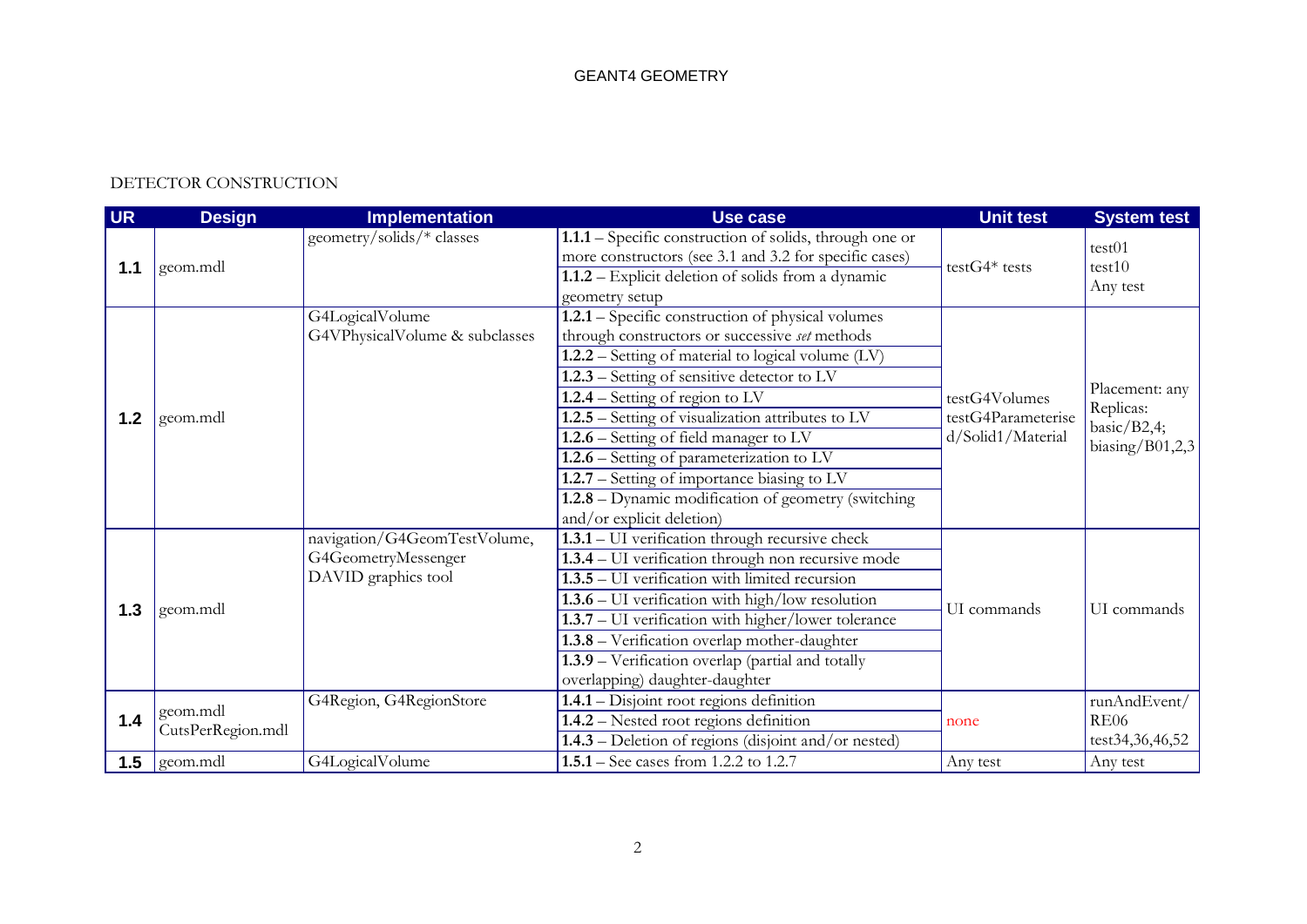| 1.6 | GDML web page           | persistency/gdml classes                                             | 1.6.1 – Import of persistent geometry (details for shapes<br>from 3.1 and 3.2) from file together with material<br>definitions and attributes<br>1.6.2 – Export of transient geometry (details for shapes<br>from 3.1 and 3.2) to file together with material<br>definitions and attributes<br><b>1.6.3</b> – Import/export of a CAD geometry (details for<br>shapes from 3.1 and 3.2)                                                                                   | none                         | gdml                                   |
|-----|-------------------------|----------------------------------------------------------------------|--------------------------------------------------------------------------------------------------------------------------------------------------------------------------------------------------------------------------------------------------------------------------------------------------------------------------------------------------------------------------------------------------------------------------------------------------------------------------|------------------------------|----------------------------------------|
| A.1 | geom.mdl                | CSG solids<br>specific solids                                        | $A.1.1 -$ See case 1.6.3                                                                                                                                                                                                                                                                                                                                                                                                                                                 | CSG tests, specific<br>tests | CSG: any test<br>specific: any<br>test |
| A.2 | geom.mdl                | G4VPhysicalVolume<br>G4PVPlacement<br>G4PVReplica, G4PVParameterised | <b>A.2.1</b> – Placement of a volume in a mother when a<br>replica is placed already<br>A.2.2 – Replica NOT filling a mother volume<br>A.2.3 – Not applicable replications or parameterizations<br>A.2.4 – Not allowed axis for division of a volume<br>A.2.5 – Degenerated solids: trap/prism, disjoint<br>polyhedrons/polycones<br>A.2.6 - Invalid Boolean constructions (disjoint<br>constituent solids, subtraction/intersections of solids<br>with shared surfaces) | none                         | Not applicable                         |
|     | $\mathsf{A.3}$ geom.mdl | Navigation/G4GeomTestVolume                                          | $A.3.1 -$ See case 1.3.5                                                                                                                                                                                                                                                                                                                                                                                                                                                 | UI commands                  | UI commands                            |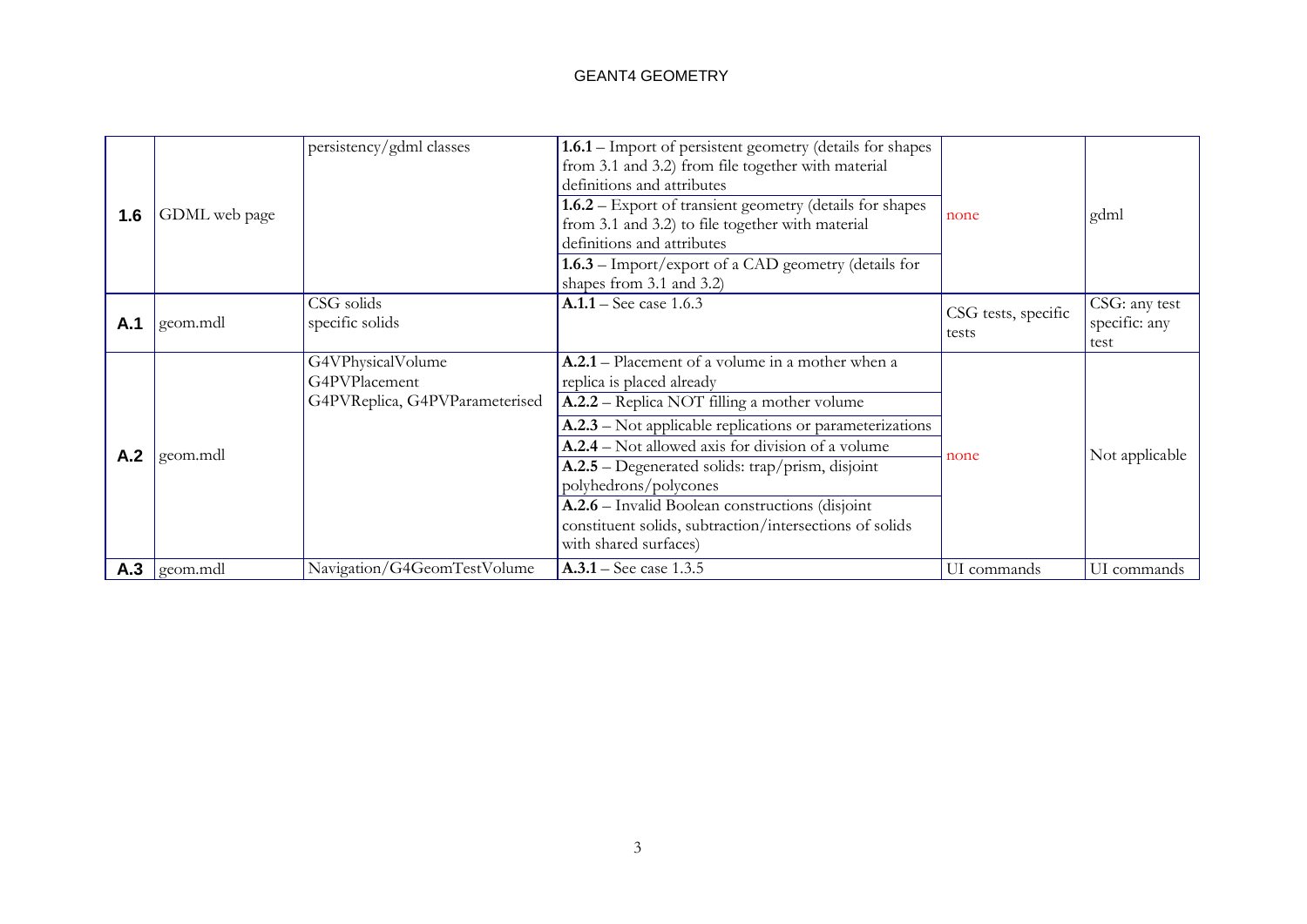# ELECTROMAGNETIC FIELD

| <b>UR</b>  | <b>Design</b> | <b>Implementation</b>   | <b>Use case</b>                                          | <b>Unit test</b>     | <b>System test</b> |
|------------|---------------|-------------------------|----------------------------------------------------------|----------------------|--------------------|
|            |               | G4Field and derivatives | 2.1.1 – Definition of a uniform magnetic field           |                      |                    |
| 2.1        | geom.mdl      | G4FieldManager          | 2.1.2 – Definition of a non-uniform magnetic field       | ڊڄڄ                  | ڊڊڊ                |
|            | field.mdl     |                         | 2.1.3 – Definition of an electric field                  |                      |                    |
|            |               |                         | $2.1.4$ – Combination of fields according to a map       |                      |                    |
|            |               | G4EquationOfMotion      | 2.2.1 – Definition of a generic equation of motion       |                      | basic/B2,4         |
| 2.2        | field.mdl     | G4Mag*Driver,           |                                                          | magneticfield/test/* | field01            |
|            |               | G4Mag*Stepper           |                                                          |                      | field02            |
|            |               |                         |                                                          |                      | field03            |
| 2.3        | field.mdl     | G4ChordFinder           | $2.3.1 - $                                               | ڊڊڊ                  | ذذذ                |
|            |               | G4FieldManager          |                                                          |                      |                    |
| 2.4        | field.mdl     | G4Mag*Stepper           | 2.4.1 - Runge-Kutta stepper                              | OtherFields, NTST,   | field01 ???        |
|            |               | G4Field and derivatives | $2.4.2 - $                                               | ڊڊڊ                  |                    |
| 2.5        | fieldmdl      | G4FieldTrack            | $2.5.1 - $                                               | ڊڄڄ                  | ڊڊڊ                |
|            |               | G4FieldManager          |                                                          |                      |                    |
| 2.6        | geommdl       | G4Field and derivates   | $2.6.1 -$ See 2.1.1 and 2.1.2                            | ڊڄڄ                  | Non uniform:       |
|            | field.mdl     |                         |                                                          |                      | field03            |
| 2.7        | field.mdl     | G4ElectricField         | $2.7.1 -$ See 2.1.3                                      | ڊڄڄ                  | field02            |
| B.1        | geom.mdl      | G4EquationOfMotion      | $\overline{B.1.1 - }$                                    | ڊڊڊ                  | See 2.2            |
|            |               | G4FieldManager          |                                                          |                      |                    |
| B.2        | fieldmdl      | G4Mag_EqRhs             | $\overline{B.2.1}$ -                                     | testProPerpSpin      | none               |
|            |               | G4Mag_SpinEqRhs         |                                                          |                      |                    |
| <b>B.3</b> | geommdl       | G4FieldManager          | $B.3.1 - $                                               | ڊڄڄ                  | field03            |
|            |               | G4LogicalVolume         |                                                          |                      |                    |
| B.4        | geommdl       | G4FieldManager          | <b>B.4.1</b> – Definition of sub-detectors with no field | ڊڄڄ                  | none               |
|            |               |                         | associated                                               |                      |                    |
| B.5        | geom.mdl      | magneticfield classes   | $B.5.1 - Looping$ mouns                                  | ڊڊڊ                  | ذذذ                |
|            |               |                         | $B.5.2 - $                                               |                      |                    |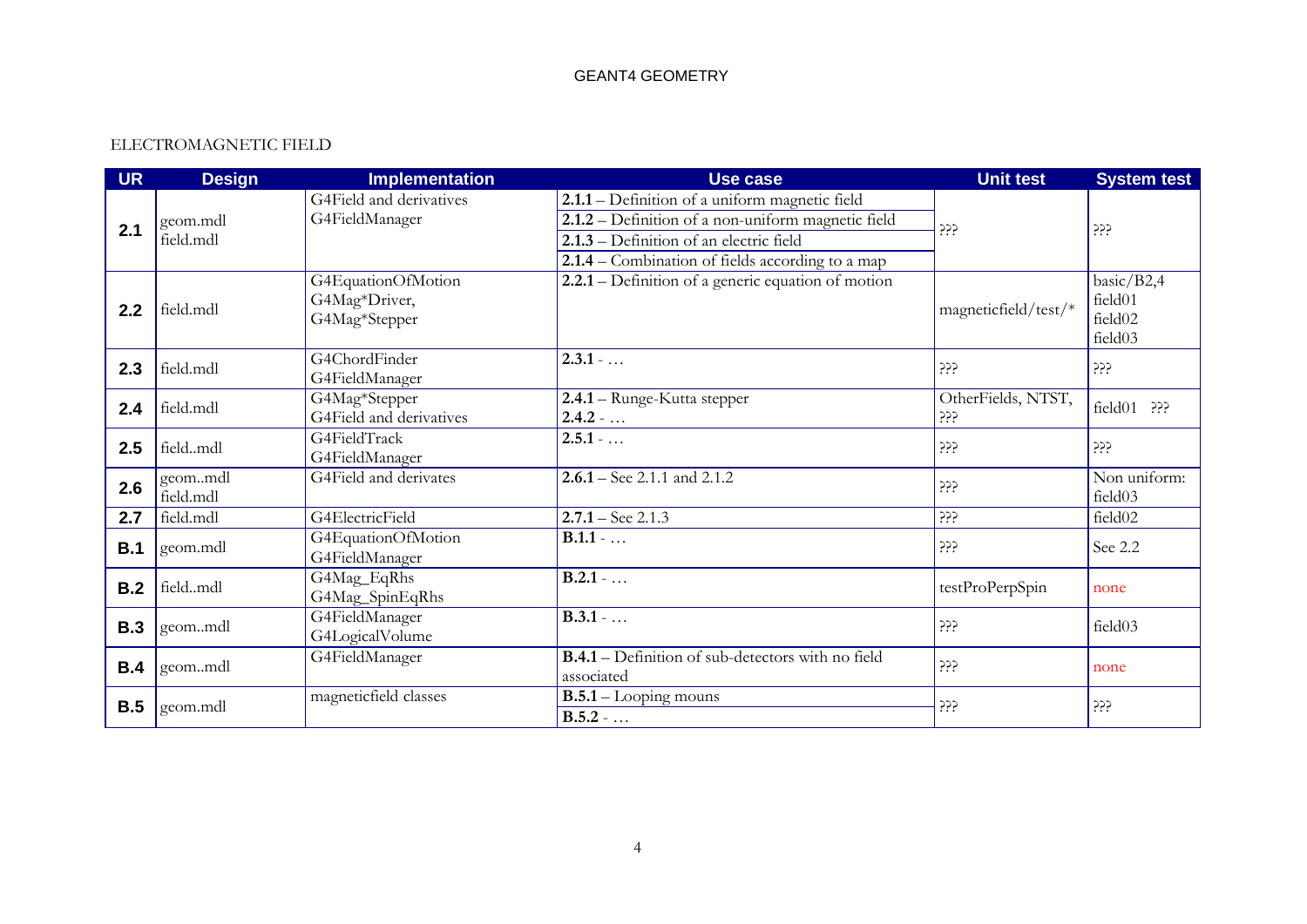#### SOLIDS & VOLUMES

| <b>UR</b> | <b>Design</b> | <b>Implementation</b>                        | <b>Use case</b>                                                                                                                                                                                                                                                                                                                                                                                                                                                                                                                                                                                                                                                                                                                                                                                                                                                                                                                                                                                                                                                                                        | <b>Unit test</b>                                        | <b>System</b><br>test |
|-----------|---------------|----------------------------------------------|--------------------------------------------------------------------------------------------------------------------------------------------------------------------------------------------------------------------------------------------------------------------------------------------------------------------------------------------------------------------------------------------------------------------------------------------------------------------------------------------------------------------------------------------------------------------------------------------------------------------------------------------------------------------------------------------------------------------------------------------------------------------------------------------------------------------------------------------------------------------------------------------------------------------------------------------------------------------------------------------------------------------------------------------------------------------------------------------------------|---------------------------------------------------------|-----------------------|
| 3.1       | geom.mdl      | Classes in:<br>solids/CSG<br>solids/specific | $3.1.1 -$ Construction of a box (G4Box)<br>$3.1.2$ – Construction of a cone (G4Cons) + section<br>$3.1.3$ – Construction of a tube (G4Tubs) + section<br>3.1.4 – Construction of a shell-sphere (G4Sphere) + section<br>3.1.5 – Construction of a full-sphere (G4Orb/G4Sphere) + section<br>3.1.6 – Construction of a generic trapezoid (G4Trap)<br>3.1.7 – Construction of a trapezoid along $Z(G4Trd)$<br>$3.1.8$ – Construction of a parallelepiped (G4Para)<br>$3.1.9$ – Construction of a torus (G4Torus) + section<br>$3.1.10$ – Construction of a polyhedron (G4Polyhedra) + section<br>$3.1.11$ – Construction of a polycone (G4Polycone) + section<br>3.1.12 – Construction of an hyperbolic tube (G4Hype)<br>3.1.13 - Construction of an elliptical tube (G4EllipticalTube)<br>3.1.14 – Construction of a twisted tube (G4TwistedTube)<br>3.1.15 - Construction of a twisted trapezoid (G4TwistedTrap)<br>3.1.16 – Combination of cases above with major functionalities (see<br>additional use-cases table T.3.1 in Appendix)<br>$3.1.17$ – Visualization of above shapes (3.1.1 to 3.1.15) | Tests in:<br>CSG/test<br>specific/test<br>See Appendix. | test10                |
| 3.4       | geommdl       | G4BooleanSolid and<br>derivatives            | 3.4.1 – Union of a combination of CGS/specific solids<br>3.4.2 - Intersection of a combination of CSG/specific solids<br>3.4.3 – Subtraction of a combination of CSG/specific solids<br>3.4.4 – Combination of cases above with major functionalities (see<br>additional use-cases table T.3.4)<br>3.4.5 - Visualization of Boolean solids with/without shared surfaces                                                                                                                                                                                                                                                                                                                                                                                                                                                                                                                                                                                                                                                                                                                                | Tests in Boolean/test                                   | test10                |
| 3.5       | geom.mdl      | G4LogicalVolume                              | $3.5.1 -$ See cases in 1.2                                                                                                                                                                                                                                                                                                                                                                                                                                                                                                                                                                                                                                                                                                                                                                                                                                                                                                                                                                                                                                                                             | Any test                                                | Any test              |
| 3.6       | geommdl       | G4PVReplica                                  | 3.6.1 - Replication along single axis (Cartesian, phi, rho) for major<br>CSG and specific solids (box, cone, tube, sphere, trap/trd, polycone,<br>polyhedron, torus)                                                                                                                                                                                                                                                                                                                                                                                                                                                                                                                                                                                                                                                                                                                                                                                                                                                                                                                                   | testG4ReplicaNavigation<br>replicaCal                   | basic/ $B2,3,4$       |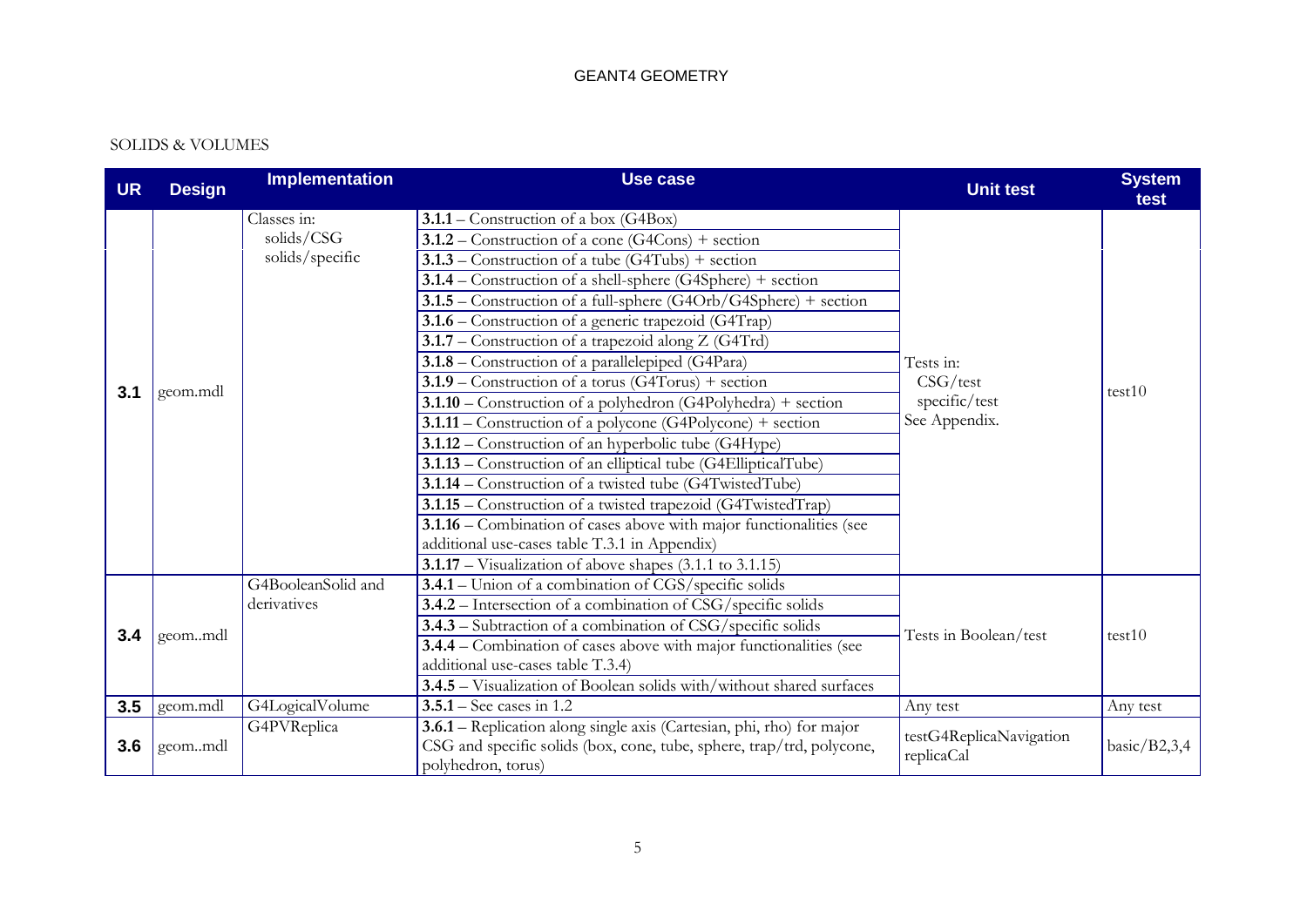|      |                 |                     | 3.6.2 – Replications along multiple axes or replication containing                      |                                          |        |
|------|-----------------|---------------------|-----------------------------------------------------------------------------------------|------------------------------------------|--------|
|      |                 |                     | replications                                                                            |                                          |        |
|      |                 |                     | 3.6.3 – Visualization of replicated volumes                                             |                                          |        |
|      |                 | G4PVParameterised   | 3.7.1 – Parameterization by dimension and/or position for major CSG                     |                                          |        |
|      |                 |                     | G4VPVParameterisation and specific solids (box, cone, tube, sphere, trap/trd, polycone, | testG4Parameterised                      |        |
| 3.7  |                 |                     | polyhedron)                                                                             | testG4ParameterisedMaterial   basic/B2,4 |        |
|      | geommdl         |                     | 3.7.2 - Parameterization by solid shape                                                 | testG4ParameterisedSolid1                |        |
|      |                 |                     | 3.7.3 – Parameterization by material                                                    |                                          |        |
|      |                 |                     | 3.7.4 - Visualization of parameterized volumes                                          |                                          |        |
|      |                 | Classes in:         | 3.8.1 - Division along specified Cartesian/phi/rho axis for major CSG                   |                                          |        |
|      |                 | geometry/divisions  | and specific solids (box, cone, tube, sphere, trap/trd, polycone,                       | testG4PVDivision                         |        |
| 3.8  | none            |                     | polyhedron)                                                                             | ExDivisions                              | none   |
|      |                 |                     | 3.8.2 – Definition of offsets in divisions                                              |                                          |        |
|      |                 |                     | 3.8.3 – Visualization of divided volumes                                                |                                          |        |
|      |                 | G4ReflectedSolid    | 3.9.1 – Reflection of a single volume of hierarchy of volumes (only                     |                                          |        |
|      |                 | G4ReflectionFactory | placements)                                                                             |                                          |        |
|      |                 |                     | 3.9.2 – Reflection of a hierarchy of volumes including replicas                         |                                          |        |
| 3.9  | geommdl         |                     | $3.9.3$ – Reflection of a hierarchy of volumes including                                | testG4ReflectedSolid                     | none   |
|      |                 |                     | parameterizations or divided volumes                                                    |                                          |        |
|      |                 |                     | 3.9.4 – Reflection of attributes of a logical volume and daughters                      |                                          |        |
|      |                 |                     | 3.9.5 - Visualization of reflected volumes                                              |                                          |        |
|      |                 | G4ReflectionFactory | 3.10.1 - Retrieval of a pointer to the reflected volume                                 |                                          |        |
|      | $3.10$ geom.mdl |                     | 3.10.2 - Retrieval/customization of the name/ID associated to a                         | none                                     | none   |
|      |                 |                     | reflected volume                                                                        |                                          |        |
|      |                 | G4AssemblyVolume    | 3.11.1 - Composition of major CSG solids (box, tube, cone, sphere,                      |                                          |        |
|      |                 | G4AssemblyTriplet   | $trap/trd)$ into an assembly                                                            |                                          |        |
|      | $3.11$ geommdl  |                     | 3.11.2 - Retrieval/customization of the name/ID associated to an                        | TestAssemblyVolume                       | test01 |
|      |                 |                     | assembly component                                                                      |                                          |        |
|      |                 |                     | 3.11.3 - Automatic handling of allocated objects in the assembly                        |                                          |        |
| 3.12 | geommdl         | G4LogicalVolume     | 3.12.1 – Definition of a volume hierarchy with partial optimization                     | none                                     | none   |
|      |                 | G4LogicalVolume     | 3.13.1 - Computation of volume mass or density of a generic hierarchy                   |                                          |        |
|      | $3.13$ geom.mdl |                     | of volumes (including replicas/parameterized/divided volumes) with                      | none                                     | none   |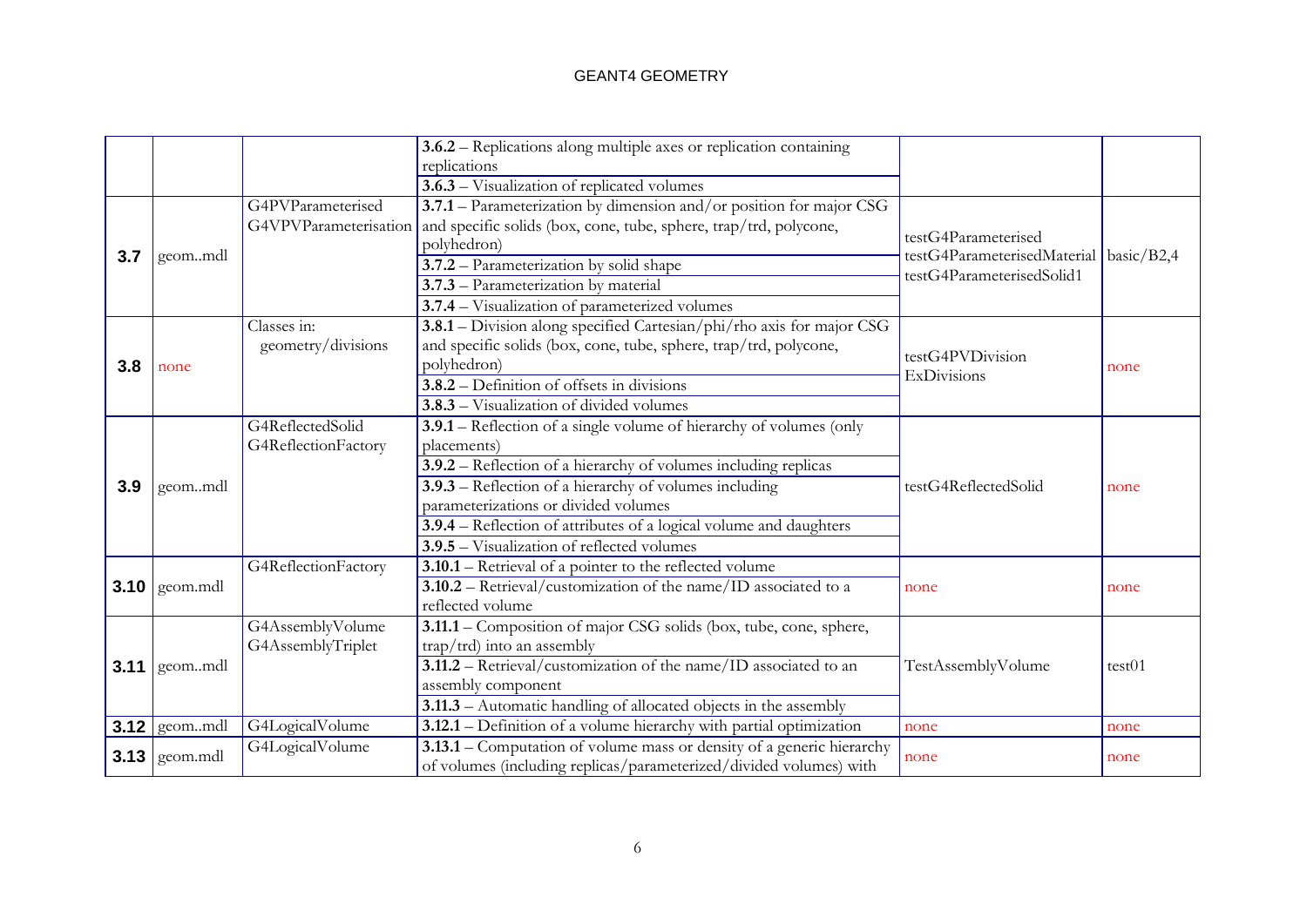|     |          |                                                                                                          | different materials associated                                                                                                                 |                                                                                |          |
|-----|----------|----------------------------------------------------------------------------------------------------------|------------------------------------------------------------------------------------------------------------------------------------------------|--------------------------------------------------------------------------------|----------|
| C.1 | geommdl  | G4DisplacedSolid                                                                                         | C.1.1 – Definition of Boolean solids (union, intersection, subtraction)<br>with defined displacement (translation, rotation)                   | testG4DisplacedSolid                                                           | none     |
| C.2 | geommdl  | Classes in:<br>solids/CSG<br>solids/specific                                                             | $C.2.1 -$ See cases in 3.1                                                                                                                     | Tests in:<br>CSG/test<br>Specific/test                                         | test10   |
| C.3 | geommdl  | G4PVReplica<br>G4ReplicaNavigation<br>G4ParameterisedNaviga<br>tion<br>G4SmartVoxelHeader<br>and related | <b>C.3.1</b> – Replication/parameterization of many volumes compared to<br>normal placements, with/without optimization                        | CPU benchmarks: replicaCal<br>Memory benchmarks: none                          | none     |
| C.4 | geom.mdl | G4SmartVoxelHeader<br>and related                                                                        | <b>C.4.1</b> – Verification of optimization for generic hierarchies including<br>different parameterizations/replications along different axes | testG4SmartVoxelProxy<br>testG4SmartVoxels<br>testG4VoxelLimits<br>TestDrawVox | basic/B4 |

# NAVIGATION & TRANSPORTATION

| <b>UR</b> | <b>Design</b>          | <b>Implementation</b>                                                                    | Use case                                                                                                                                                                                                                   | <b>Unit test</b>                                                                                                     | <b>System test</b>                                     |
|-----------|------------------------|------------------------------------------------------------------------------------------|----------------------------------------------------------------------------------------------------------------------------------------------------------------------------------------------------------------------------|----------------------------------------------------------------------------------------------------------------------|--------------------------------------------------------|
| 4.1       | geom.mdl               | G4Navigator                                                                              | $4.1.1 -$ Define customized navigator with slightly<br>different behavior from the default                                                                                                                                 | testG4Navigator*                                                                                                     | none                                                   |
| D.1       | geommdl                | G4Navigator and related<br>G4SmartVoxelHeader and related<br>G4VTouchable and subclasses | $D.1.1 - Definition of a flat geometry structure with$<br>more or less "dense" areas of placements<br><b>D.1.2</b> – Definition of a reasonably complex structured<br>geometry<br><b>D.1.3</b> – See cases C.3.1 and C.4.1 | See C.4<br>testG4AffineTransform<br>testG4Touchables<br>testG4NavigationHistory<br>testG4BlockingList<br>calorimeter | Any test                                               |
| D.2       | geommdl                | G4TouchableHistory<br>G4NavigationHistory and related                                    | <b>D.2.1</b> – Location of points in geometry structure with<br>multiple placements, replicas/parameterized volumes,<br>divisions. Identification of the copy-number                                                       | TestG4NavigationHistory                                                                                              | B <sub>2</sub> ,3,4<br>Others in tests<br>and extended |
| D.3       | I geommdl<br>field.mdl | G4Transportation<br>G4PropagationInField                                                 | <b>D.3.1</b> – Transportation of charged-geantinos in a<br>geometry structure with mixed field setups                                                                                                                      | none                                                                                                                 | Any test                                               |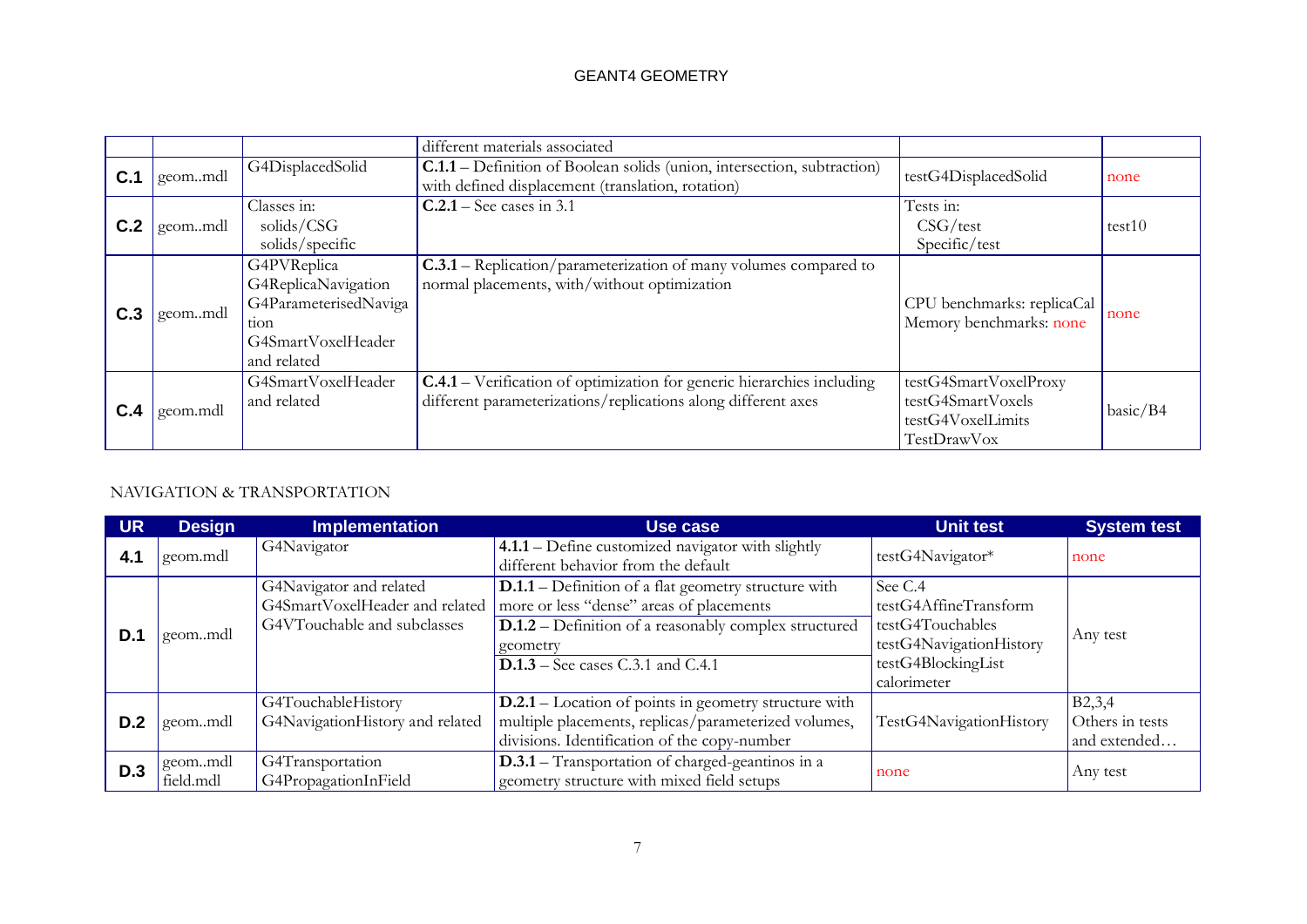# BIASING

| UR | Design      | Implementation                  | Use case                                                                                                                  | <b>Unit test</b> | <b>System test</b>                    |
|----|-------------|---------------------------------|---------------------------------------------------------------------------------------------------------------------------|------------------|---------------------------------------|
|    |             | Classes 1n:<br>geometry/biasing | [5.1.1 – Importance biasing and scoring of particles in the real tracking<br>geometry                                     |                  | extended/biasing/ $*$<br>test $33,34$ |
|    | biasing.mdl |                                 | processes/transportation $\vert 5.1.2$ – Importance biasing and scoring of particles in a parallel<br>simplified geometry | none             | extended/runAnd<br>$Event/*$          |

# GENERAL

| <b>UR</b> | <b>Design</b> | <b>Implementation</b>                                                          | <b>Use case</b>                                                                                                                                                                                                                                                                                                                                                                      | <b>Unit test</b>                   | <b>System test</b>                                                                        |
|-----------|---------------|--------------------------------------------------------------------------------|--------------------------------------------------------------------------------------------------------------------------------------------------------------------------------------------------------------------------------------------------------------------------------------------------------------------------------------------------------------------------------------|------------------------------------|-------------------------------------------------------------------------------------------|
| E.1       | geommdl       | G4VPhysicalVolume<br>G4SmartVoxelHeader and related                            | E.1.1 – Definition of reasonably complex structured<br>geometry and measurement of memory consumption<br>with/without optimization (see also D.1.2)                                                                                                                                                                                                                                  | calorimeter<br>G3 comparison tests | Any advanced test                                                                         |
| E.2       | geommdl       | G4SmartVoxelHeader and related                                                 | E.2.1 – Definition of a tracker setup without field<br>See E.1<br>E.2.2 – Definition of a tracker setup with field                                                                                                                                                                                                                                                                   |                                    | Any advanced test                                                                         |
| E.3       | geommdl       | Classes in 'g3tog4' module                                                     | $E.3.1 -$ Import a structured/not-structured geometry<br>setup with placements, replicas, parameterized volumes,<br>divisions, reflections<br>E.3.2 - Import a geometry setup with materials assigned<br>E.3.3 - Import a geometry setup with field-map assigned<br>E.3.4 - Import a setup with sensitive readout areas<br><b>E.3.5</b> – Import a setup with a variety of G3 solids | none                               | clGeometry<br>ct <sub>og4</sub>                                                           |
| E.4       | geommdl       | G4SolidStore<br>G4RegionStore<br>G4LogicalVolumeStore<br>G4PhysicalVolumeStore | $E.4.1 -$ Switch of the geometry setup at run-time<br><b>E.4.2</b> – Replacement (with deletion) of whole or part of<br>the geometry setup at run-time (see also 1.2.8)<br>$E.4.3$ – Explicit deletion of solids and/or volumes (see<br>also 1.1.2)                                                                                                                                  | none                               | $\text{basic}/\text{B3}$<br>TestEm $1/2/3/6/7/9$<br>Field $01/2/3$<br>underground_physics |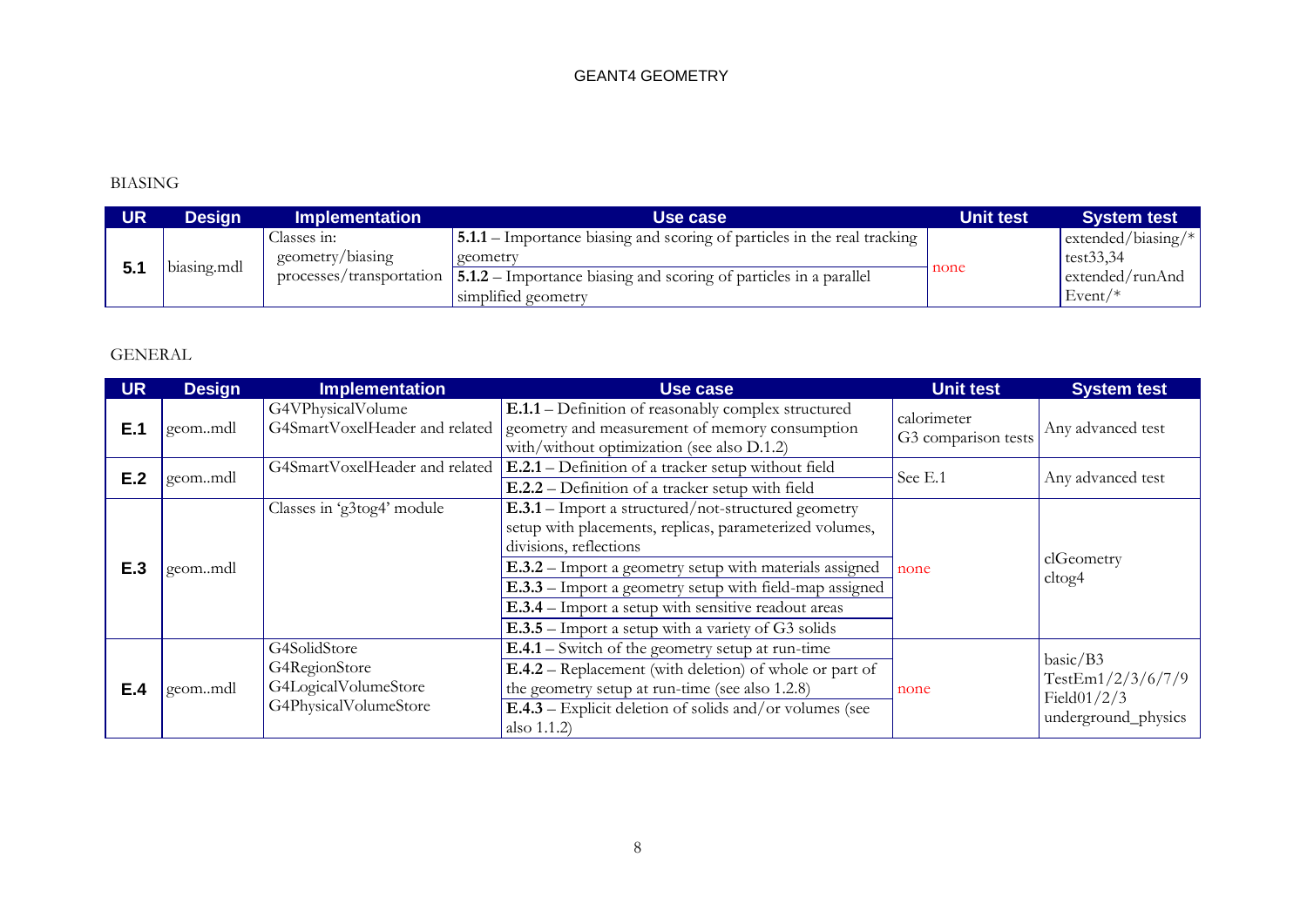# **APPENDIX**

TABLE T.3.1 – CSG Solids

| <b>Solid</b>    | <b>Function</b>                       | Unit test                   | <b>System test</b> |
|-----------------|---------------------------------------|-----------------------------|--------------------|
|                 | DistanceToOut / DistanceToIn / Inside | testG4Box                   | Any test           |
| G4Box           | SurfaceNormal                         | SolidsChecker               | test10             |
| G4Cons          | DistanceToOut / DistanceToIn / Inside | testG4Cons1, testG4Cons2    | Any test           |
|                 | SurfaceNormal                         | SolidsChecker               | test10             |
| G4Tubs          | DistanceToOut / DistanceToIn / Inside | testG4Tubs                  | Any test           |
|                 | SurfaceNormal                         | SolidsChecker               | test10             |
|                 | DistanceToOut / DistanceToIn / Inside | testG4Sphere, testG4Sphere2 | test10             |
| <b>G4Sphere</b> | SurfaceNormal                         | SolidsChecker               | test10             |
|                 | DistanceToOut / DistanceToIn / Inside | testG4Orb                   | test10             |
| G4Orb           | SurfaceNormal                         | SolidsChecker               | test10             |
|                 | DistanceToOut / DistanceToIn / Inside | testG4Trap                  | test10             |
| G4Trap          | SurfaceNormal                         | SolidsChecke                | test10             |
| G4Trd           | DistanceToOut / DistanceToIn / Inside | testG4Trd                   | test10             |
|                 | SurfaceNormal                         | SolidsChecker               | test10             |
|                 | DistanceToOut / DistanceToIn / Inside | testG4Para1, testG4Para2    | test10             |
| G4Para          | SurfaceNormal                         | SolidsChecker               | test10             |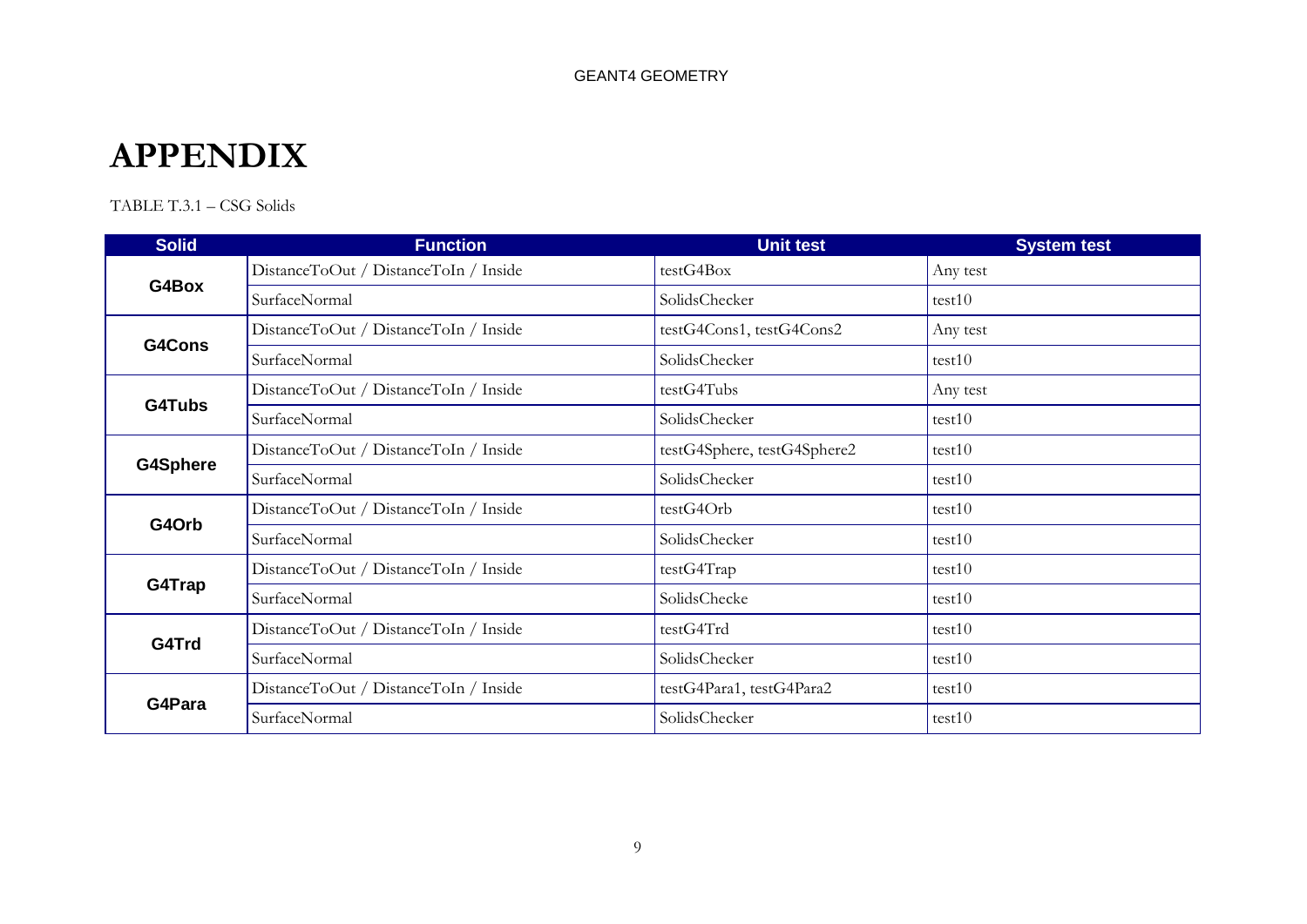| <b>G4Torus</b>          | DistanceToOut / DistanceToIn / Inside | testG4Torus        | test10 |
|-------------------------|---------------------------------------|--------------------|--------|
|                         | SurfaceNormal                         | SolidsChecker      | test10 |
|                         | DistanceToOut / DistanceToIn / Inside | testG4Polyhedra    | test10 |
| G4Polyhedra             | SurfaceNormal                         | SolidsChecker      | test10 |
|                         | DistanceToOut / DistanceToIn / Inside | testG4Polycone     | test10 |
| G4Polycone              | SurfaceNormal                         | SolidsChecker      | test10 |
|                         | DistanceToOut / DistanceToIn / Inside | testG4Hype         | test10 |
| G4Hype                  | SurfaceNormal                         | SolidsChecker      | test10 |
|                         | DistanceToOut / DistanceToIn / Inside | testEllipticalTube | test10 |
| <b>G4EllipticalTube</b> | SurfaceNormal                         | SolidsChecker      | test10 |
|                         | DistanceToOut / DistanceToIn / Inside | testG4TwistedTubs  | test10 |
| <b>G4TwistedTube</b>    | SurfaceNormal                         | SolidsChecker      | test10 |
|                         | DistanceToOut / DistanceToIn / Inside | testG4TwistedTrap  | test10 |
| G4TwistedTrap           | SurfaceNormal                         | SolidsChecker      | test10 |